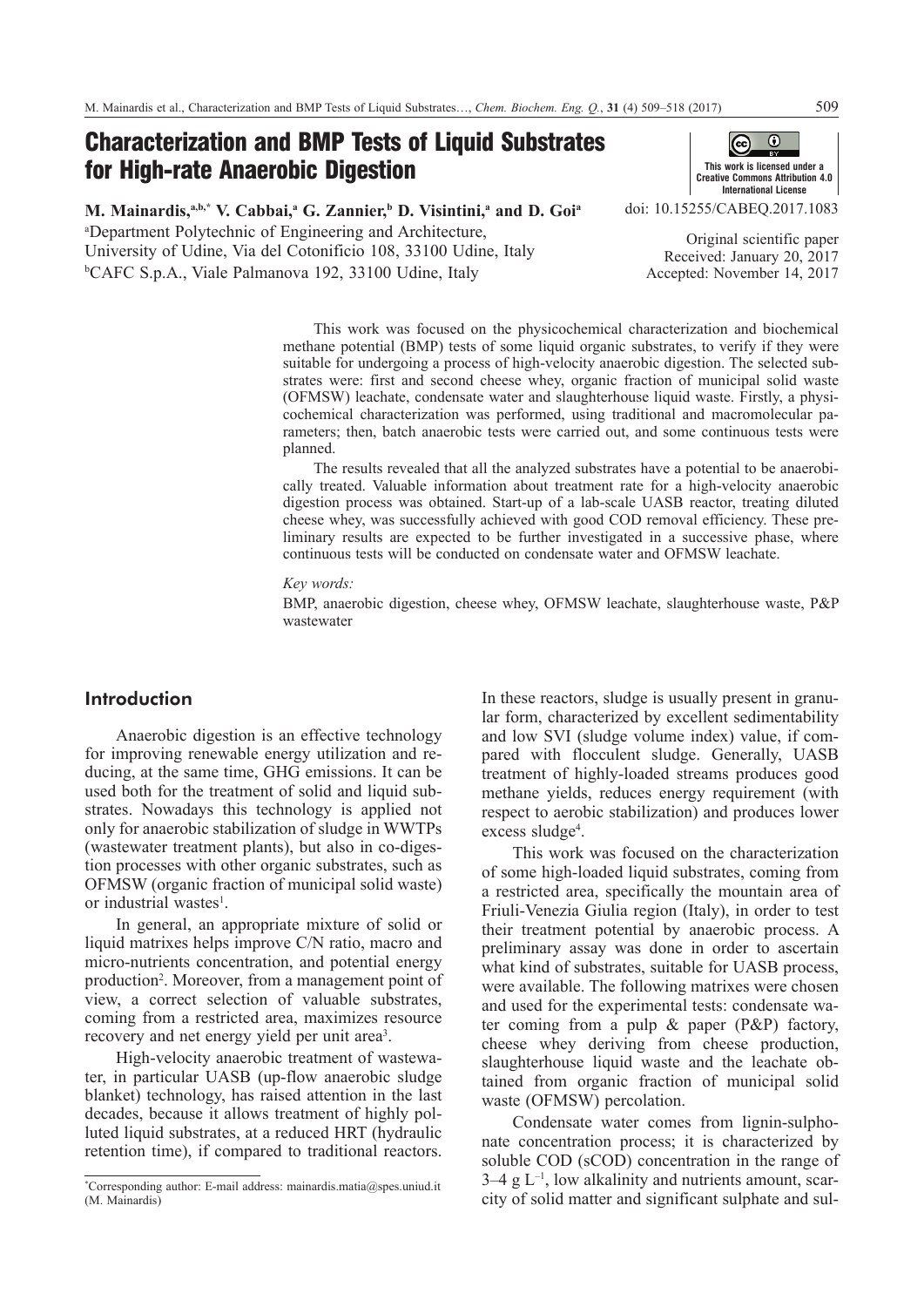phide concentrations. In anaerobic systems, these compounds are mainly converted to hydrogen sulphide  $(H_2S)^5$ , which creates corrosion and odour nuisance problems.

Cheese whey is one of the residues of the cheese production chain; in particular, in daily operations, two different whey streams are produced. The first whey (whey 1) is the main sub-product of cheese production, while the second whey (whey 2) comes from a successive 100 °C cooking of the first whey, the final product of which is cottage cheese<sup>6</sup>. An approximate mass balance on dairy production shows that, for 100 kg of milk, 90 kg of whey are produced, so only 10 kg are transformed into cheese7 : in fact, even in small dairy plants a lot of whey is produced, which has to be properly managed to avoid negative impacts on the environment. A direct discharge of this stream can lead to severe problems in conventional WWTPs, and also accelerate fouling phenomena in MBRs (membrane bioreactors) because of its consistent protein content<sup>8</sup>. The anaerobic process can often be a best practice to treat this liquid waste, especially when valorisation technologies, such as protein and lactose recovery, or utilization for animal feeding, are not feasible<sup>9</sup>.

OFMSW is a solid organic substrate coming from source separation of municipal solid waste. It is often used in co-digestion processes with WWTP excess sludge in order to improve methane production and reduce concentration of undesirable compounds frequently present in the sludge<sup>1</sup>. In literature a new system has been proposed, which consists of a leach bed reactor (LBR), coupled with a UASB reactor; LBR allows to extract a liquid substrate, highly soluble and readily biodegradable, suitable to undergo a high-velocity anaerobic process $10$ . The coupling of a solid-treating LBR and a liquid-treating UASB has been named HASL (hybrid anaerobic solid-liquid reactor) and can be considered as a two-stage digestion $11$ . This configuration allows achieving not only material recovery through composting of the solid waste, but also energy recovery through biogas generation from anaerobic treatment of leachate.

Slaughterhouse liquid waste originates from meat production; it mainly contains blood and other liquid waste coming from slaughter operations. It is a highly concentrated organic stream, and many sanitary protocols have to be taken into account during its treatment and disposal. In literature, it has been reported that the high refractory material content of this waste slows down the anaerobic digestion process<sup>12</sup>. Slaughterhouse facilities in the North Friuli area generally transport this waste out of the region, where it is finally disposed with high management costs, especially for small plants.

Substrates anaerobic biodegradability was evaluated using BMP (biochemical methane potential) test, that is a useful tool for establishing methane production potential of solid and liquid substrates, both in mono-digestion and co-digestion $13$ . BMP tests are influenced by inoculum characteristics (origin, concentration, activity), experimental conditions (gas measurement system, operational parameters, chemical parameters, inoculum to substrate ratio) and, in scientific literature, a lack of uniformity emerges in reported data<sup>14</sup>. Moreover, when dealing with granular sludge, it was underlined that the size of the granules significantly influences biogas production<sup>15</sup>.

AMPTS (automatic methane production test system) apparatus was used for the tests; on laboratory scale and in batch mode this equipment is useful for simulation of the anaerobic digestion process, giving useful indications about total methane yield and methane production rate from selected substrates. From AMPTS, also the methane flux produced within the first 24-hours of digestion can be evaluated; in this time, the readily degradable substrate is expected to be quickly transformed to biogas, thus the first information about potential application of high-velocity UASB anaerobic treatment can be obtained.

# Materials and methods

## Inoculum and substrates

Granular sludge, used as inoculum in BMP and continuous tests, was obtained from a full-scale BI-OPAQ® UASB bioreactor, located in Tolmezzo WWTP (northeast part of Italy).

Whey samples were collected from local dairies; first and second whey were separately collected and analysed, in order to underline the differences between these two matrixes. Two dairies in the region were selected in order to obtain a constant type of whey, taking in account its variability throughout the year. Slaughterhouse liquid waste was collected from a single slaughterhouse in the district, while condensate water was obtained from Tolmezzo P&P factory.

OFMSW was collected from a canteen, manually selected to remove non-biodegradable materials, such as plastics or bones, and treated in the percolation bed without delay. In this work, the percolation bed was used only as a pre-treatment of the waste, to separate leachate from residual solid waste (as described by $16$ ); no inoculum was added to the leaching bed, differently from  $17$  and  $18$ .

A defined protocol was adopted, in order to make the tests reproducible; in particular, 1.4 kg of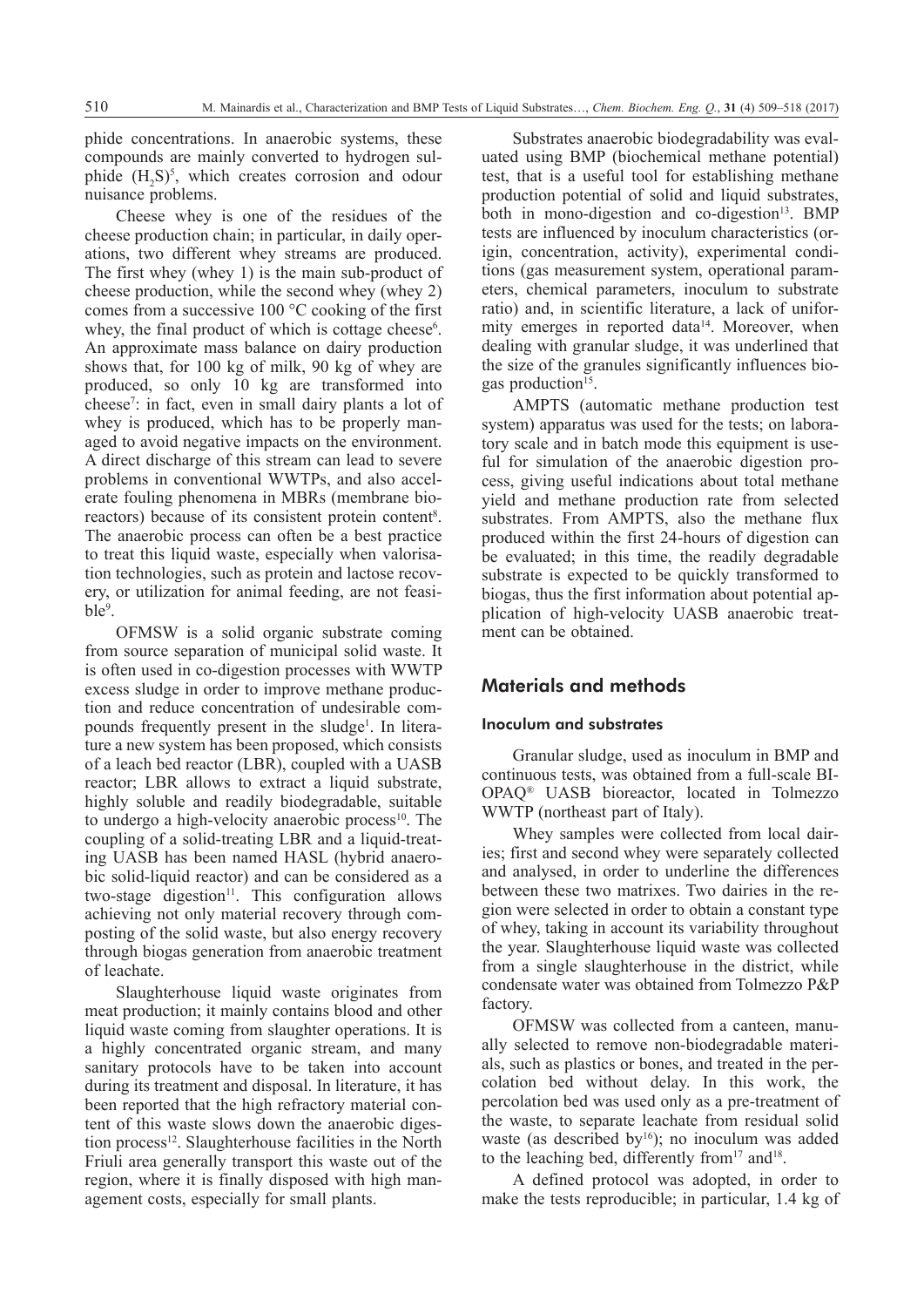selected OFMSW were put into the percolation bed, adding 1.5 L of liquid. After 24 hours, the leachate was extracted and another 1.5 L of liquid was introduced in the percolation bed. The leachate was then extracted after another 24 hours, and the 48-hour mixture of the first and second day leachate was used for laboratory analysis and BMP tests. Globally, waste-to-water ratio was 2.1.

Three different granulometries of OFMSW were tested: untreated waste, ground waste (diameter of waste of 12 mm) and pulp waste (particle size less than 0.5 mm).

#### Analytical methods

Liquid wastes characterization was performed according to Standard Methods for Examination of Water and Wastewater<sup>19</sup>; the analysed parameters were: total COD (tCOD), total Kjeldahl nitrogen (TKN), total solids (TS), volatile solids (VS), NH<sub>3</sub>-N, alkalinity,  $PO_4^{3-}P$ ,  $SO_4^{2-}$ . For the measure of  $NH_3-N$ , alkalinity,  $PO_4^{3-}P$ ,  $SO_4^{2-}$ , the samples were centrifuged (10 minutes at 10000 rpm) before analysis.

Soluble COD (sCOD) analysis was carried out after passing samples through 0.45 µm cellulose filter. Carbohydrates were analysed using Dubois method<sup>20</sup> with glucose as standard. Lipids were measured by gravimetric analysis after acetone hexane extraction. Volatile fatty acids (VFAs) concentration was determined by gas-chromatography with mass spectrometer (Agilent 6890 Plus/5973N) equipped with capillary column (Agilent HP-5MS).

Elemental analysis (C, H, N, S) was performed for dried samples (at 108 °C, overnight) on an elemental analyser (Flash EA1112, ThermoQuest/CE Elantech, Lakewood, NJ) (as previously done by $^{21}$ ). It was conducted using automated combustion/reduction at 900 °C, followed by molecular sieve gas chromatography at 60 °C and thermal conductivity detection system.

Proteins concentration was calculated from TKN and  $NH<sub>3</sub>$ -N concentration; nitrogen to protein conversion factor was approximated for all substrates to 6.25, except from cheese whey, where a value of  $6.38$  was used<sup>22</sup>.

# BMP tests

Based on literature recommendations, a I/S (Inoculum to Substrate) ratio of 2 (on VS) was adopt $ed<sup>23</sup>$  in order to provide sufficient biomass to avoid inhibitory effects; for condensate water, which had no appreciable solid matter, I/S ratio was based on tCOD and set at 0.52.

Thermostatic bath temperature was set at 35 °C and a discontinuous (30 seconds on-30 seconds off) mixing regime was set up. Before starting the tests, every reactor was flushed with nitrogen for 30 seconds to establish full anaerobic conditions $24$ .

BMP tests were stopped when no methane production was observed for more than 24 hours. All the tests were done in triplicate with a blank control. Final BMP value was calculated by subtracting methane production of the sludge alone, from methane production of the sample, and correcting methane production of the sludge with the actual amount of biomass in the sample bottles.

All BMP tests were performed in triplicate; no pH correction or nutrients addition were performed, in order to analyse biomass adaptation to the substrates.

AMPTS equipment consisted of 15 individual reactors of 500 mL volume, each equipped with a stirrer and connected to a motor controller; the produced biogas is sent to an acid-fixation unit, that is a basic solution of soda, provided with a pH-indicator (tymolphtalein), that indicates solution saturation. Finally, the residual biogas (essentially pure methane) arrives at the methane registration unit, formed by 15 injection mould flow cells, containing metal pieces, that open up and register every 10 mL volume of  $CH<sub>4</sub>$ .

#### Continuous tests

A lab-scale UASB reactor (11.5 L of volume) was used for some preliminary continuous tests to analyse biomass adaptation to a complex substrate, such as cheese whey, for a period of 24 days. A thermostatic bath with a water heating coil was used to heat the reactor at the proper temperature  $(37 \degree C)$ .

Flow rate was fixed to obtain a constant HRT of 30.2 h. Analysis of influent and effluent tCOD concentration, as well as pH monitoring were conducted daily. The pH correction (at 6.7–7.0) was performed daily using a 2M soda solution.

A mixture of the first and second whey, in the same proportions, was used as feeding substrate. The whey was diluted with tap water  $(1:50 \text{ v/v})$  in order to reach a mean OLR of 0.88 kg COD  $m^{-3} d^{-1}$ , consistent with other literature studies on start-up of anaerobic reactors treating dairy products, such as that reported by<sup>25</sup>, where a starting OLR of  $0.98$ kg COD  $m^{-3} d^{-1}$  was used.

# Results and discussion

### Substrate characterization

The results from selected substrates characterization are summarized in Table 1.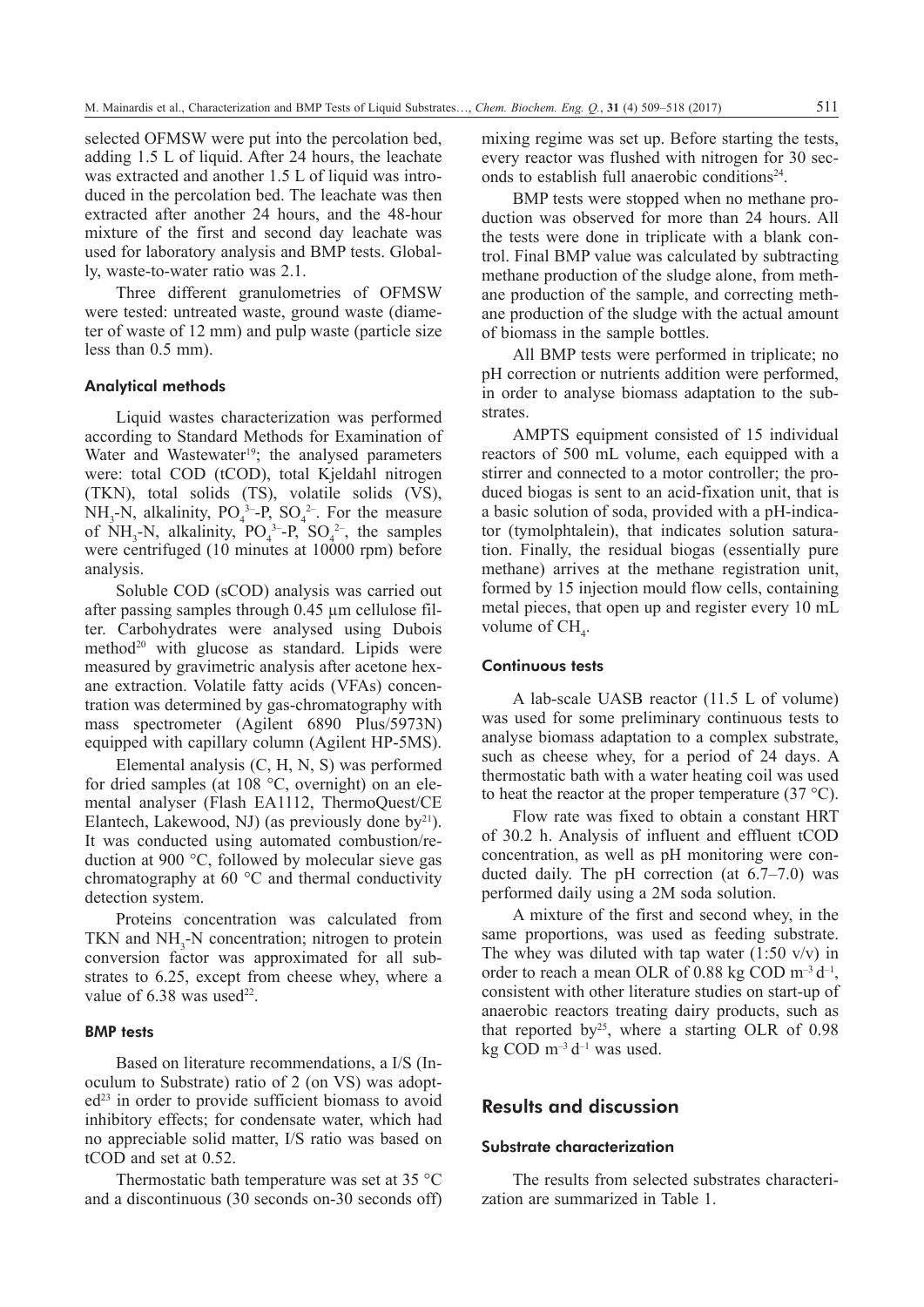| Parameter <sup>a</sup> | <b>UASB</b><br>sludge | Condensate<br>water | Whey 1   | Whey 2 | Untreated<br><b>OFMSW</b> | Ground<br><b>OFMSW</b> | Pulp<br><b>OFMSW</b> | Slaughter         |
|------------------------|-----------------------|---------------------|----------|--------|---------------------------|------------------------|----------------------|-------------------|
| tCOD                   | n.d.b                 | 4.15                | 105.0    | 81.8   | 17.9                      | 40.0                   | 26.5                 | n.d. <sup>b</sup> |
| sCOD                   | 1.73                  | 4.15                | 68.6     | 62.5   | 15.1                      | 37.4                   | 22.2                 | 109.8             |
| Alkalinity             | 1873                  | $<$ 5               | 1297     | 1153   | 490                       | 443                    | 538                  | 11100             |
| $NH_{3}-N$             | 179                   | $\leq$ 1            | 44.1     | 3.19   | 24.8                      | 36.5                   | 41.6                 | 19.6              |
| <b>TKN</b>             | 216                   | 80                  | 332      | 28     | 241                       | 405                    | 291                  | 2160              |
| $PO43–-P$              | 30.8                  | 0.05                | 530      | 527    | 67                        | 86                     | 51                   | 173               |
| $SO_4^2$               | $\leq$ 2              | 17.3                | $\leq$ 2 | 55.5   | 16.6                      | 20.2                   | $\leq$ 2             | $<$ 2             |
| pH                     | 6.9                   | 3.5                 | 5.5      | 5.8    | 5.2                       | 4.6                    | 4.9                  | 7.2               |
| TS                     | 4.18                  | 0.018               | 7.44     | 6.63   | 1.41                      | 3.23                   | 2.22                 | 15.11             |
| <b>VS</b>              | 3.79                  | $n.d.^{b}$          | 6.73     | 5.64   | 0.94                      | 2.57                   | 1.53                 | 14.29             |
| VS/TS                  | 90.59                 | $n.d.^{b}$          | 90.37    | 85.18  | 66.99                     | 79.52                  | 68.91                | 94.57             |
| <b>VFA</b>             | 110                   | 38                  | 41       |        | 109                       | 56                     | 158                  | 820               |

Table 1 *– Results of the physicochemical characterization of selected substrates (expressed as mean values; STD<10 %)*

<sup>a</sup> COD expressed as g L<sup>-1</sup>; Alkalinity as mg CaCO<sub>3</sub> L<sup>-1</sup>; NH<sub>3</sub>-N as mg N L<sup>-1</sup>; PO<sub>4</sub><sup>3</sup>-P as mg P L<sup>-1</sup>; SO<sub>4</sub><sup>2</sup>, VFA and TKN as mg L<sup>-1</sup>; TS and VS as % w/w; VS/TS as %

 $b$  n.d.= not determined

It was noted that tCOD was highly variable: condensate water had the lowest value (4.15 g  $L^{-1}$ ), OFMSW leachate ranged from 17.9 to 40.0 g  $L^{-1}$ , cheese whey from 81.8 to 105.0 g  $L^{-1}$ . Ground waste leachate revealed the highest tCOD among the three OFMSW leachates. Slaughterhouse waste tCOD was not determined, because of its extremely high solids concentration.

The sCOD in condensate water was the same as tCOD (4.15 g  $L^{-1}$ ), while in leachate, the sCOD was in the range of  $15.1-37.4$  g  $L^{-1}$ . The sCOD was similar in the first and second whey (whey  $1 = 68.6$ )  $g L^{-1}$ , whey  $2 = 62.5 g L^{-1}$ ; this led to the consideration that particulate fraction was larger in whey 1, giving a very high tCOD. Finally, the sCOD in slaughterhouse waste, 109.8 g  $L^{-1}$ , was even higher than literature values (for example, a range of 27.1– 100.9 g  $L^{-1}$  was reported in<sup>26</sup>).

Alkalinity is a crucial parameter in anaerobic digestion process, because it helps prevent pH drop, which can lead to reactor failure, by inhibiting methanogenic archaea<sup>27</sup>. Alkalinity was totally absent in condensate water (<5 mg CaCO<sub>3</sub> L<sup>-1</sup>), while it was low in OFMSW leachate (443–538 mg CaCO<sub>3</sub> L<sup>-1</sup>), appreciable in cheese whey (1153– 1297 mg  $CaCO<sub>3</sub>$  L<sup>-1</sup>), and very high in slaughterhouse waste (11100 mg CaCO<sub>3</sub> L<sup>-1</sup>).

 $NH<sub>3</sub>$  is another key parameter, because at high concentrations, it is considered the main anaerobic process inhibitor<sup>5</sup>; the results showed that  $NH<sub>3</sub>$  concentrations were low in all selected substrates (<50 mg  $N L^{-1}$ ), well below the inhibitory level.

The TKN content represents the total amount of nitrogen compounds: as expected, condensate water showed the lowest TKN concentration (80 mg L–1). The TKN concentration in OFMSW leachate was in the range of  $241-405$  mg  $L^{-1}$ . A main difference in TKN concentration was evident between whey 1 (332 mg L<sup>-1</sup>) and whey 2 (28 mg L<sup>-1</sup>); according to this low N content, sometimes the second whey was also called deproteinised whey<sup>6</sup>. In slaughterhouse waste, the TKN reached values greater by one order of magnitude than that in all the other substrates  $(2160 \text{ mg } L^{-1})$ . It must be reminded that nitrogen, at low concentrations, is a necessary nutrient for the anaerobic process<sup>28</sup>.

As for  $PO_4^3$ -P, significant differences were observed between the various substrates: in condensate water, phosphates were practically absent (0.05 mg P  $L^{-1}$ ), while significant concentrations were found both in slaughterhouse waste (173 mg P  $L^{-1}$ ) and cheese whey  $(527-530 \text{ mg } P \text{ L}^{-1})$ . In OFMSW leachate, phosphates were present in the range of 51–86 mg P  $L^{-1}$ . Phosphorous, similarly to nitrogen, is an essential nutrient for biological metabolism; for this reason, a balanced presence of this element is a good factor for every anaerobic process $28$ .

The  $SO_4^2$  concentration needs to be accurately monitored in anaerobic operations, because it is converted to  $H_2S$ , which creates nuisance problems<sup>29</sup>. As for the selected substrates,  $SO_4^{2-}$  was present both in condensate water  $(17.3 \text{ mg } L^{-1})$  and in whey 2 (55.5 mg  $L^{-1}$ ). The SO<sub>4</sub><sup>2</sup> concentration in whey 1 and in slaughterhouse liquid waste was below the detection limit ( $\leq 2$  mg L<sup>-1</sup>).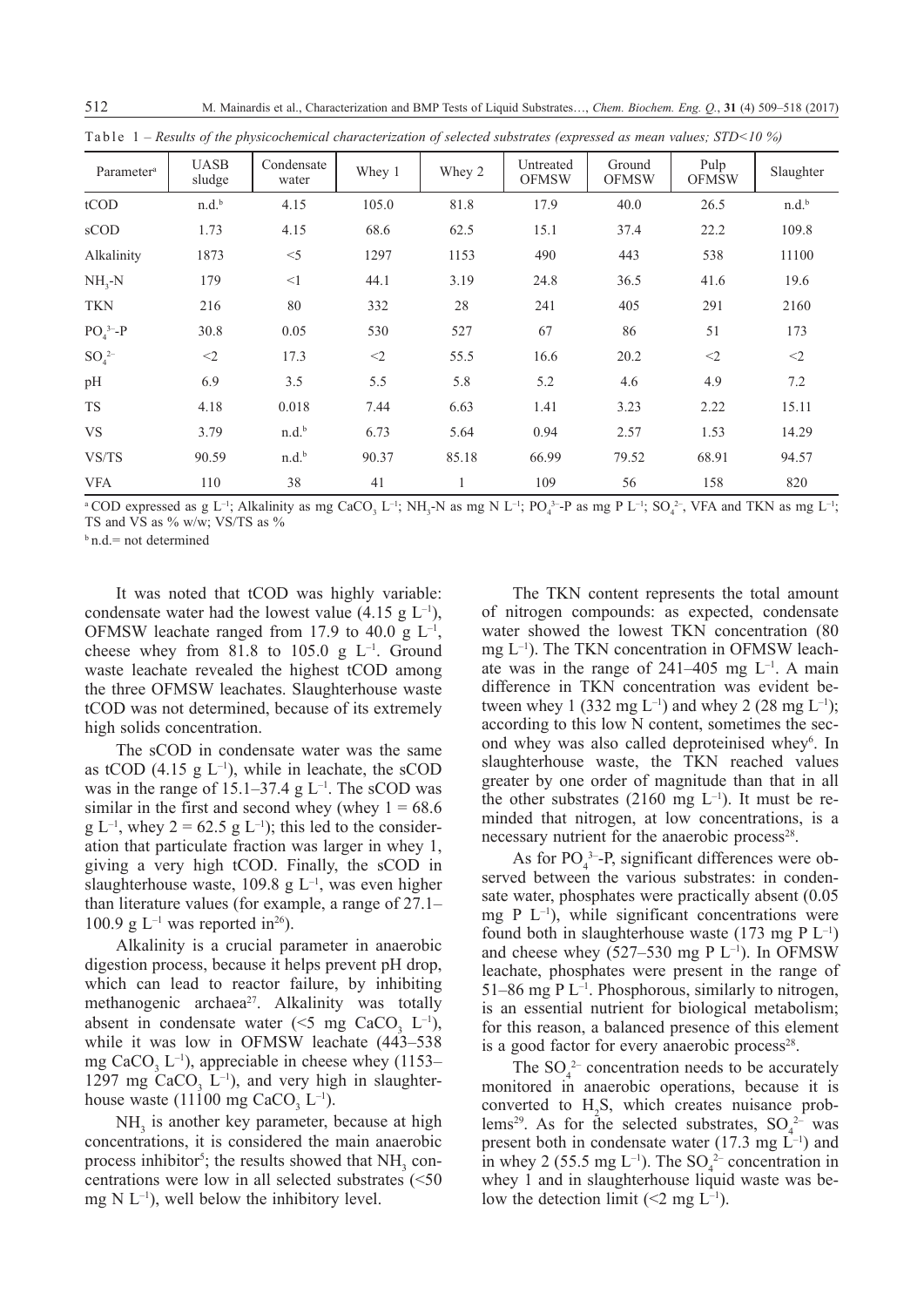The pH is the main operational parameter that needs to be carefully controlled in continuous operations: it is well known that an increase in VFA concentration is due to process imbalance, that is acidogenesis faster than methanogenesis. This gives an additional pH decrease and further inhibitory effects<sup>30</sup>. All the analysed substrates had an acidic  $pH$ , except from slaughterhouse waste, whose pH was 7.2; however, pH slightly increased from condensate water (3.5) to OFMSW leachate (4.6–5.2), to cheese whey (5.5–5.8). According to these results, the analysed cheese whey could be defined as "sweet"<sup>7</sup>.

TS and VS define the amount of solid matter in the system: these parameters are particularly important for high-rate anaerobic reactors (such as UASB), because they are not appropriate for the treatment of substrates having high solid content. In fact, solid matter, as well as floating fats, typically accumulate in the reactor blanket and are not efficiently biodegraded by granular biomass, because hydrolysis requires long retention times<sup>31</sup>. Slaughterhouse liquid waste had a significant TS content  $(15.11 \degree/6 \degree W/w)$  that did not match with high-rate anaerobic reactor processes; TS content decreased in cheese whey  $(6.63-7.44 \text{ % } w/w)$  and mainly in OFMSW leachate (1.41–3.23 % w/w). Condensate water had no appreciable TS content (0.018 %  $w/w$ ).

VS/TS ratio shows the relative amount of volatile organic matter, which was fairly high for all selected substrates: OFMSW leachate had the minimum ratio (66.99–79.52 %), while the maximum ratio was achieved in slaughterhouse liquid waste  $(94.57 \%)$ .

The VFA concentration is important in anaerobic process management, because fatty acids are key intermediates, which are produced by acidogenic bacteria and are successively converted to acetic acid,  $CH_4$  and  $CO_2$ . The VFA concentration was low in condensate water (38 mg  $L^{-1}$ ) and in cheese whey  $(1-41 \text{ mg } L^{-1})$ , while it was moderate in OFMSW leachate  $(56-158 \text{ mg } L^{-1})$ , and high in slaughterhouse liquid waste (820 mg  $L^{-1}$ ).

As for the physicochemical characterization, it could be noticed that the results obtained on dairy whey were consistent with other literature studies $6,9,32$ , even though a high variability in whey composition emerged, in particular in COD (50–102 g  $L^{-1}$ ) and pH  $(3.8-6.5)^6$ . In<sup>33</sup>, an acidic pH  $(3.44-3.92)$ was reported in whey, together with a lower COD concentration (55.3–74.5 g  $L^{-1}$ ) than that of the present work; also  $PO_4^{3-}$  concentration was lower  $(124 \text{ mg } L^{-1})$ .

As for OFMSW leachate,  $in^{16}$  ground waste was used for percolation, and different waste-to-water ratios were tested  $(1:1, 1:2, 1:3)$ . The results showed that, after 30 min contact between water and organic waste, no further solubilisation occurred; in addition, water extracts highlighted a high VS/TS ratio (83.4–88.9 %), higher than that reported in the present work. This could be explained with a worse retention of inorganic sand particles in leach bed, that could be partly dragged with the leachate.

#### Macromolecular analysis

Carbohydrates are readily biodegradable in anaerobic systems, while lipids, which are able to produce higher methane yields, are slowly degraded and often accumulate in the reactor, leading to operational problems, such as sludge floatation and foam formation<sup>27</sup>. Proteins are degraded to amino acids that subsequently form  $NH<sub>3</sub>$ ; as a result, an excessive protein concentration can cause inhibitory effects<sup>5</sup>.

The results from macromolecular analysis are plotted in Fig. 1. UASB sludge alone was rich in greases  $(4.545 \text{ g L}^{-1})$  and had a poor carbohydrate and protein concentration (0.310 and 0.233 g  $L^{-1}$ , respectively).

Condensate water had a low macromolecular content if compared to the other substrates: in particular, carbohydrate  $(0.770 \text{ g L}^{-1})$  and lipid  $(0.118$  $g<sup>-1</sup>$  concentrations were the lowest among the various matrixes.

A main difference between the first and second whey could be highlighted, namely whey 2 had a consistently lower lipid concentration than whey 1 (2.388 g  $L^{-1}$  versus 32.955 g  $L^{-1}$ ). Whey 2 had the



Fig. 1 *– Results from macromolecular analysis of selected substrates, expressed as mean values*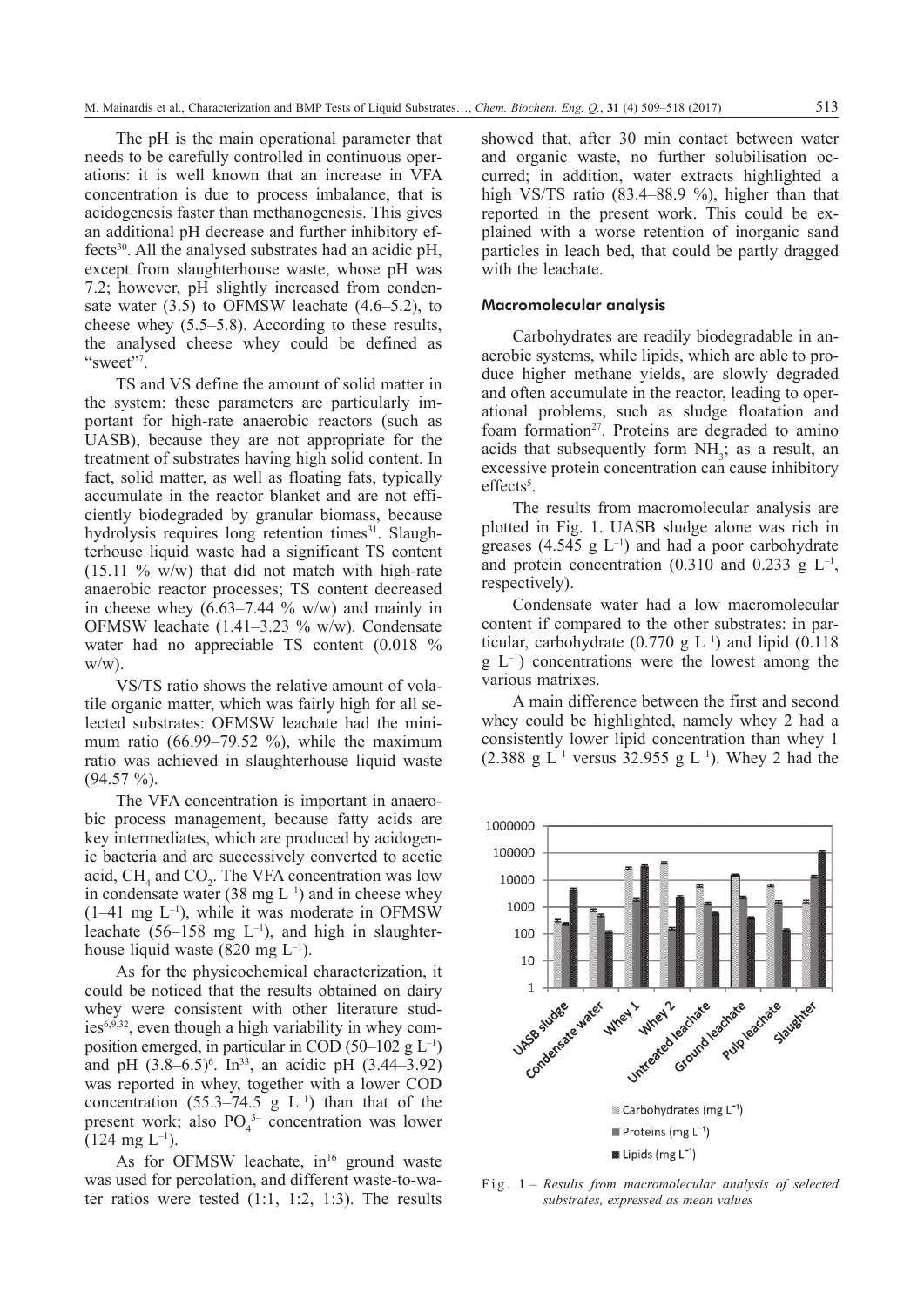lowest protein concentration  $(0.158 \text{ g L}^{-1})$  and the highest carbohydrate concentration  $(43.8 \text{ g L}^{-1})$ among the matrixes, so it could be considered a readily biodegradable substrate.

OFMSW leachate had a high carbohydrate concentration  $(6.1-15.2 \text{ g L}^{-1})$  and the obtained data demonstrated that the material size in the leaching bed did not greatly influence the macromolecular composition of the extracted liquid. Ground waste leachate had both the highest tCOD concentration  $(40.0 \text{ g L}^{-1})$  and the highest carbohydrate and lipid concentrations (15.2 and 2.303 g  $L^{-1}$  respectively).

Finally, slaughterhouse liquid waste was rich in lipids (110.25 g  $L^{-1}$ ), but, as expected, it had also the highest protein concentration among the selected substrates (13.378 g  $L^{-1}$ ).

A comparison between literature works and actual results can be fruitful: as for cheese whey, in $9a$ lower lipid concentration  $(0.4-5.7 \text{ g L}^{-1})$  was reported, together with a higher protein concentration  $(2.3-33.5 \text{ g } L^{-1})$ , further underlining that cheese whey composition and properties greatly depend on the characteristics of raw milk and the particular cheese factories processes.

## Elemental analysis

The results from elemental analysis are shown in Fig. 2.

UASB sludge was rich in N  $(7.1\%)$  and also in S (9.7 %); condensate water, coming from a P&P process, revealed in its scarce solid part an extremely high sulphur content (12.1 %) and also the lowest N concentration (0.5 %) among the tested substrates. Obviously, only little differences in elemental analysis were observable between the three leachates. Dairy whey was characterized by low N percentage (1.0–2.4 %); slaughterhouse liquid waste contained a high C content (49.8 %) and, predictably, the highest N level (14.6 %).

## BMP tests

In Fig. 3, cumulative methane yields from BMP tests are plotted; also 24-hour methane production was analysed, because it gave useful information on processes with typical high-velocity anaerobic reactors retention time.

Condensate water tests underlined a poor methane production in the 24-h basis, due to the substrate acidity that required an acclimation period, and to nutrients scarcity. However, final BMP value from this substrate reached an interesting value of 147.5 L CH<sub>4</sub>  $kg^{-1}$  COD<sub>added</sub>.

Cheese whey biomethanisation assays showed a poor methane production (final BMP of 22.8–36.3 L CH<sub>4</sub>  $kg^{-1}$  COD<sub>added</sub>) if compared to other results reported in literature, such as that  $by<sup>33</sup>$ ; as can be seen in Fig. 3, methane generation stopped just after two days of digestion. It was noted that pH suddenly dropped to 4.0 in the first days of digestion: because of the sudden acidification, methanogenic bacteria inhibition occurred and methane generation was interrupted. This information, coming from batch tests, suggested that pH correction is needed in continuous operations, to prevent process inhibition; moreover, because of the extreme COD concentration of whey, a useful dilution should be planned in order to reach an optimal influent concentration in the range of  $5-10$  g COD  $L^{-1}$ .

BMP results from OFMSW leachate showed a moderate 24-hour methane production (30.0–44.3 L  $CH_4$   $kg^{-1}$   $COD$ <sub>added</sub>) and a good BMP value of  $218.9 - 221.8$  L CH<sub>4</sub>  $\text{kg}^{-1}$  COD<sub>added</sub>. The difference in methane production from the three leachates was negligible.



Fig. 2 *– Results from elemental analysis of selected substrates, expressed as mean value*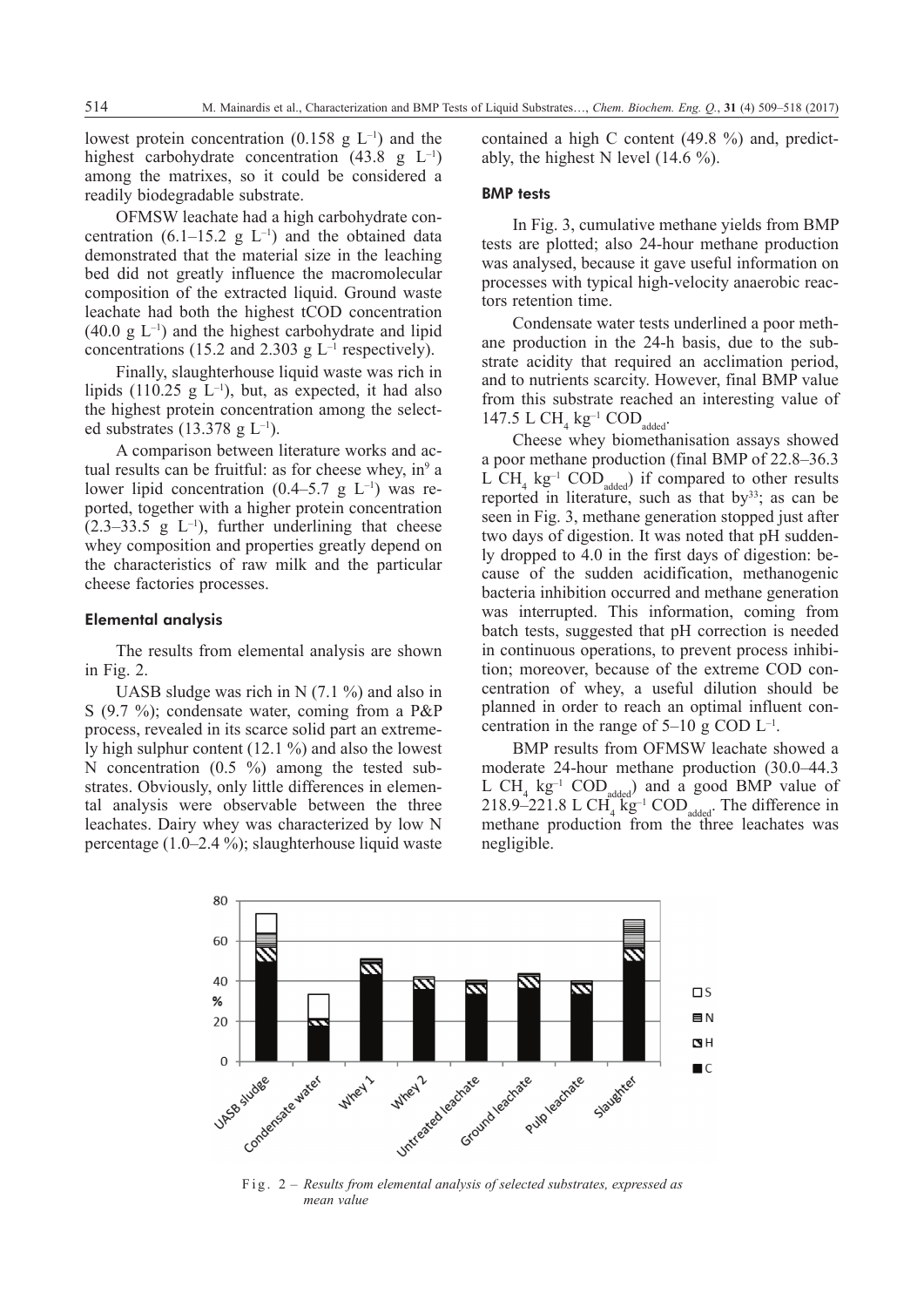

Fig. 3 *– Specific methane production from BMP tests of selected substrates*



Fig. 4 *– Influent and effluent tCOD concentration and COD removal from lab-UASB tests on cheese whey*

On the other hand, in slaughterhouse waste digestion, methane production was very low in the 24-hour basis (4.5 L CH<sub>4</sub>  $kg^{-1}$  COD<sub>added</sub>), probably because of the low adaptability of granular biomass to this substrate; successively, methane generation increased, up to the end of the tests (final BMP of 74.8 L  $\text{CH}_4$  kg<sup>-1</sup> COD<sub>added</sub>).

For the selected matrixes, the specific maximum methane production rate and the corresponding digestion time are summarized in Table 2. It

Table 2 *– Maximum specific methane production rate (ex*pressed as NmL CH<sub>4</sub> h<sup>-1</sup> g<sup>-1</sup> COD<sub>added</sub>) and corresponding diges*tion time (in h) of selected substrates*

| Substrate             | Digestion time<br>of the peak (h) | Maximum specific<br>$CH4$ production rate<br>(NmL $h^{-1}$ $g^{-1}$ COD <sub>added</sub> ) |  |  |
|-----------------------|-----------------------------------|--------------------------------------------------------------------------------------------|--|--|
| Condensate water      |                                   | 15.41                                                                                      |  |  |
| Whey 1                |                                   | 2.60                                                                                       |  |  |
| Whey 2                | 15                                | 3.51                                                                                       |  |  |
| <b>OFMSW</b> leachate |                                   | 6.88                                                                                       |  |  |

could be underlined that, for all the substrates, except from slaughterhouse waste, the maximum production rate was performed within the first 24 hours of digestion, moreover, maximum specific methane flux in condensate water was higher than in OFMSW leachate and cheese whey.

In the work reported  $in<sup>34</sup>$ , BMP tests on OFMSW leachate were performed; waste-to-water ratio, in this case, was fixed at 1:8 (lower than the actual research, where this ratio was 1:2.1), and 67 % VS extraction was obtained after 4.5 days. In BMP curves, two separate peaks were observed, corresponding to two main stages: the first, from the starting of the tests until day 3, was identified with the conversion of easily biodegradable substances, while the second (from day 3 to day 10) corresponded to the degradation of slowly degradable molecules. Also in these tests, methane generation was interrupted just after 10–12 days of digestion, indicating that the BMP value was already reached: as a substrate characterized by good biodegradability, leachate does not require long digestion times to be completely degraded.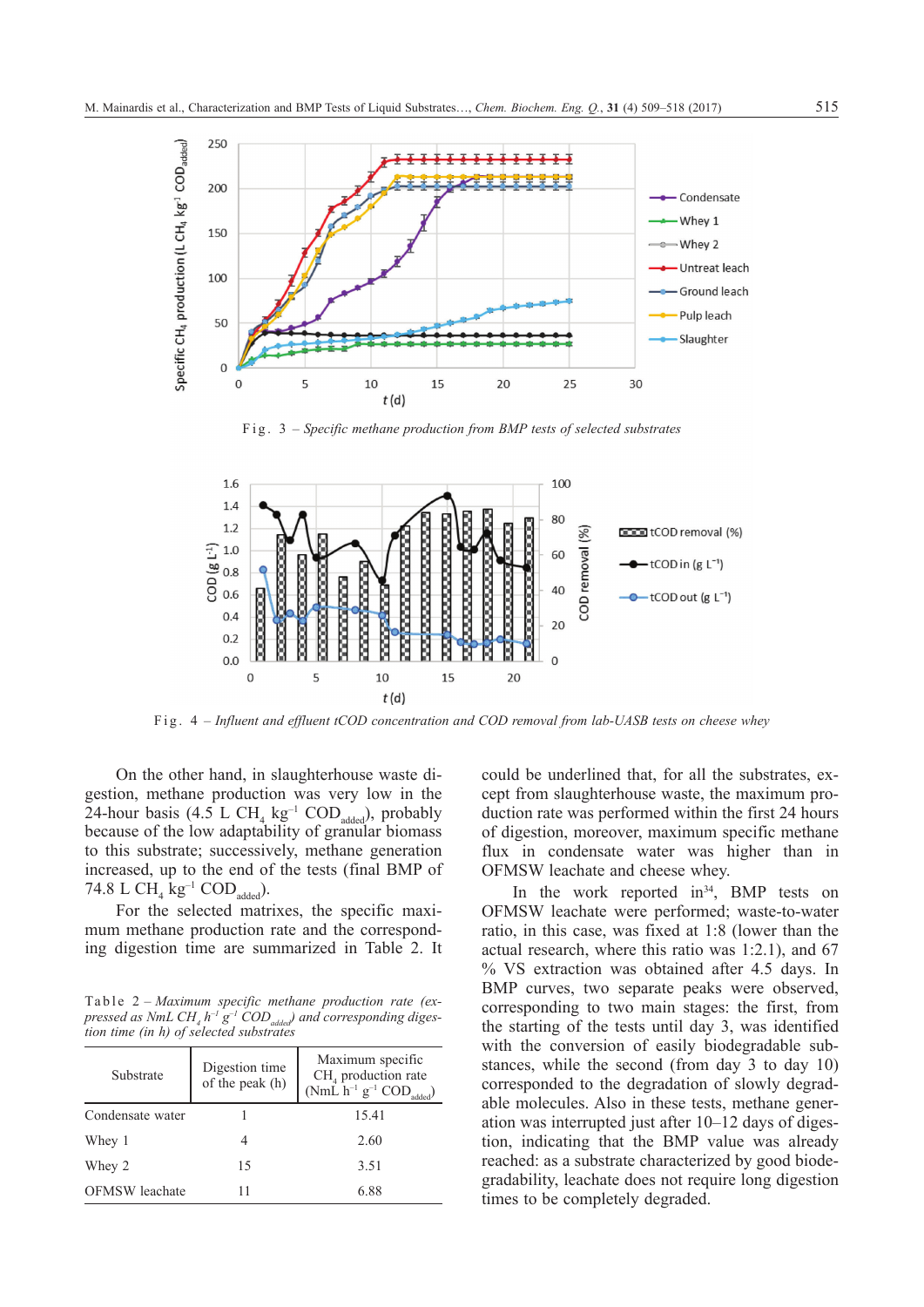#### Continuous tests

The results obtained from continuous tests on diluted whey are plotted in Fig. 4. It could be noticed that granular biomass successively adapted to this complex substrate; however, due to the extreme heterogeneity of whey, some variations were evident in tCOD.  $(1.11\pm0.11 \text{ g L}^{-1})$ .

Mean OLR was calculated as 0.88 kg  $\text{COD} \text{ m}^{-3} \text{d}^{-1}$ ; tCOD removal progressively increased (mean value of 68.96 %), reaching final values greater than 80 % (maximum 85.75 %). Moreover, it could be highlighted that, after a period of 16 days, tCOD<sub>out</sub> was always below 200 mg  $L^{-1}$ , indicating good stability of the system despite of the fluctuating influent characteristics. Mean methane production for the UASB reactor was 0.148  $Nm^3$  CH<sub>4</sub> kg<sup>-1</sup> COD.

A similar behaviour was observed with sCOD, where mean  $\text{SCOD}_{\text{in}}$  and  $\text{SCOD}_{\text{out}}$  were, respectively,  $0.88\pm0.09$  g L<sup>-1</sup> and  $0.26\pm0.06$  g L<sup>-1</sup>.

As a comparison, in the work reported in $33$ , diluted cheese whey was treated using a UASB reactor, and an excellent COD removal of 95–97 % was obtained. Moreover, a higher methane yield was achieved  $(0.424 \text{ Nm}^3 \text{ CH}_4 \text{ kg}^{-1} \text{ COD})$ , if compared to the present study, using a HRT of 2.1–2.5 days. Applied OLR was 22.6–24.6 g COD  $L^{-1}$  d<sup>-1</sup> (significantly higher than that in this work), and biogas was characterized by high methane content (77 %).

From these basic results, it can be concluded that high-velocity anaerobic treatment of dairy products, and in particular of diluted cheese whey, is feasible, even if a detailed study is required to obtain more information about long-term methane yields and performance of the system.

As for P&P wastewater, it has been proved that UASB is an effective technology to treat this substrate, and, in fact, in literature, a recent work<sup>35</sup> highlights a 80–85 % reduction in COD, with production of 0.52 m<sup>3</sup> biogas kg<sup>-1</sup> COD. In<sup>36</sup>, 70–75 % COD reduction and 85–90 % BOD removal were reported, coupled with a methane yield of 0.31–0.33  $m^3$  kg<sup>-1</sup> COD<sub>reduced</sub>. A successive phase of the work will be continuous tests extension to condensate wastewater, to deeply investigate UASB performances on this substrate, taking into account literature evidences.

# **Conclusions**

Physicochemical characterization of selected substrates (condensate water, first and second cheese whey, OFMSW leachate, slaughterhouse liquid waste) highlighted wide differences among these liquid matrixes, and BMP tests revealed that they were somewhat suitable for anaerobic treatment.

Some assumptions useful for high-rate anaerobic digestion were made: OFMSW leachate, being a highly soluble substrate, produced high methane yields and demonstrated a high-rate methane production; cheese whey, having an extreme COD concentration, could easily lead to reactor acidification; condensate water, as a highly acidic substrate, revealed relatively low methane production, and slaughterhouse waste was digested at the slowest rate, because of its high solids content.

A lab-scale UASB reactor, treating diluted cheese whey, was installed and start-up was performed, with interesting COD reduction.

#### *Acknowledgments*

*This work was supported by Friuli-Venezia Giulia region (PAR FSC 2007–2013- LR 47/78, Action line 3.1.1, "UASB pre-treatment to optimize energy recovery and smell nuisance reduction", grant number 0797). The authors would like to thank Carniacque and CAFC S.p.A. companies for technical and financial support.*

*The authors also acknowledge Friuli-Venezia Giulia facilities, namely Artelatte (Ovaro, Ud) and Val Tagliamento (Enemonzo, Ud) cheese factories and Larice (Amaro, Ud) slaughterhouse.*

#### References

- 1. *Mata-Alvarez, J., Dosta, J., Romero-Guiza, M. S., Fonoll, X., Peces, M., Astals, S.*, A critical review on anaerobic co-digestion achievements between 2010 and 2013, Renew. Sustain. Energy Rev. **36** (2014) 412. doi: https://doi.org/10.1016/j.rser.2014.04.039
- 2. *Khalid, A., Arshad, M., Anjum, M., Mahmood, T., Dawson, L.*, The anaerobic digestion of solid organic waste, Waste Manag. **31** (2011) 1737. doi: https://doi.org/10.1016/j.wasman.2011.03.021
- 3. *Escalante, H., Castro, L., Gauthier-Maradei, P., De La Vega, R. R.*, Spatial decision support system to evaluate crop residue energy potential by anaerobic digestion, Bioresour. Technol. **219** (2016) 80. doi: https://doi.org/10.1016/j.biortech.2016.06.136
- 4. *Lim, S. J., Kim, T.-H.,* Applicability and trends of anaerobic granular sludge treatment process, Biomass Bioenergy **60** (2014) 189.

doi: https://doi.org/10.1016/j.biombioe.2013.11.011

5. *Chen, Y., Cheng, J. J., Creamer, K. S.*, Inhibition of anaerobic digestion process: A review, Bioresour. Technol. **99** (2008) 4044.

doi: https://doi.org/10.1016/j.biortech.2007.01.057

6. *Carvalho, F., Prazeres, A. R., Rivas, J.*, Cheese whey wastewater: Characterization and treatment, Sci. Total Environ. **445–446** (2013) 385. doi: https://doi.org/10.1016/j.scitotenv.2012.12.038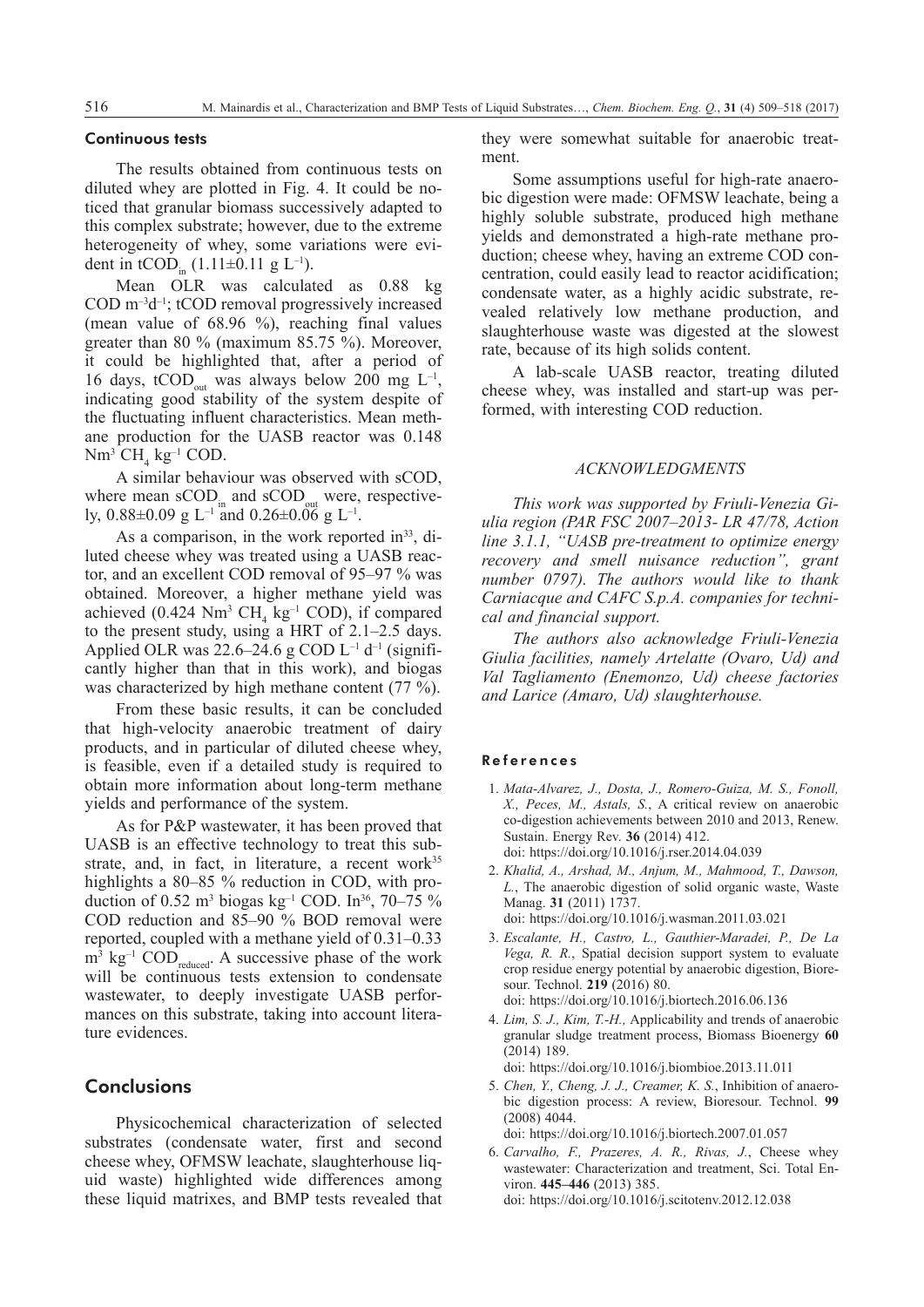- 7. *Prazeres, A. R., Carvalho, F., Rivas, J.*, Cheese whey management: A review, J. Environ. Manag. **110** (2012) 48. doi: https://doi.org/10.1016/j.jenvman.2012.05.018
- 8. *Andrade, L. H., Mendes, F. D. S., Espindola, J. C., Amaral, M. C. S.*, Nanofiltration as tertiary treatment for the reuse of dairy wastewater treated by membrane bioreactor, Sep. Purif. Technol. **126** (2014) 21. doi: https://doi.org/10.1016/j.seppur.2014.01.056
- 9. *Kalyuzhnyi, S. V., Perez Martinez, E., Rodriguez Martinez, J.*, Anaerobic treatment of high-strength cheese-whey wastewaters in laboratory and pilot UASB-reactors, Bioresour. Technol. **60** (1997) 59. doi: https://doi.org/10.1016/S0960-8524(96)00176-9
- 10. *Browne, J. D., Allen, E., Murphy, J. D.*, Improving hydrolysis of food waste in a leach bed reactor, Waste Manag. **33** (2013) 2470.

doi: https://doi.org/10.1016/j.wasman.2013.06.025

- 11. *Xu, S. Y., Lam, H. P., Kathikeyan, O. P., Wong, J. W. C.*, Optimization of food waste hydrolysis in leach bed coupled with methanogenic reactor: Effect of pH and bulking agent, Bioresour. Technol. **102** (2011) 3702. doi: https://doi.org/10.1016/j.biortech.2010.11.095
- 12. *Florez-Juarez, C. R., Rodriguez-Garcia, A., Cardenas-Mijangos, J., Montoya-Herrera, L., Mora-Tovar, L. A. G., Bustos-Bustos, E., Rodriguez-Valadez, F., Manriquez Rocha, J.*, Chemically pretreating slaughterhouse solid waste to increase the efficiency of anaerobic digestion, J. Biosci. Bioeng. **118 (4)** (2014) 415. doi: https://doi.org/10.1016/j.jbiosc.2014.03.013
- 13. *Kafle, G. K., Chen, L.*, Comparison on batch anaerobic digestion of five different livestock manures and prediction of biochemical methane potential (BMP) using different statistical models, Waste manag. **48** (2016) 492. doi: https://doi.org/10.1016/j.wasman.2015.10.021
- 14. *Raposo, F., De la Rubia, M. A., Fernández-Cegrí, V., Borja, R.*, Anaerobic digestion of solid organic substrates in batch mode: An overview relating to methane yields and experimental procedures, Renew. Sustain. Energy Rev. **16** (2011) 861.

doi: https://doi.org/10.1016/j.rser.2011.09.008

- 15. *Wu, J., Afridi, Z. U. R., Cao, Z. P., Zhang, Z. L., Poncin, S., Li, H. Z., Zuo, J. E., Wang, K. J.*, Size effect of anaerobic granular sludge on biogas production: A micro scale study, Bioresour. Technol. **202** (2016) 165. doi: https://doi.org/10.1016/j.biortech.2015.12.006
- 16. *Campuzano, R., Gonzalez-Martinez, S.*, Extraction of soluble substances from organic solid municipal waste to increase methane production, Bioresour. Technol. **178** (2015) 247.

doi: https://doi.org/10.1016/j.biortech.2014.08.042

- 17. *Browne, J. D., Murphy, J. D.,* The impact of increasing organic loading in two phase digestion of food waste, Renew. Energy **71** (2014) 69. doi: https://doi.org/10.1016/j.renene.2014.05.026
- 18. *Voelklein, M. A., Jacob, A., O'Shea, R., Murphy, J. D.*, Assessment of increasing loading rate on two-stage digestion of food waste, Bioresour. Technol. **202** (2016) 172. doi: https://doi.org/10.1016/j.biortech.2015.12.001
- 19. APHA, Standard methods for the Examination of Water and Wastewater, 21<sup>st</sup> ed. American Public Health Association, America Water Works Association, Water Environment Federation, Washington DC (2005).
- 20. *Dubois, M., Gilles, K. A., Hamilton, J. K., Rebers, P. A., Smith, F.*, Colorimetric method for determination of sugars and related substances, Anal. Chem. **28** (1956) 350. doi: https://doi.org/10.1021/ac60111a017
- 21. *Cabbai, V., Ballico, M., Aneggi, E., Goi, D.*, BMP tests of source selected OFMSW to evaluate anaerobic codigestion with sewage sludge, Waste Manag. **33** (2013) 1626. doi: https://doi.org/10.1016/j.wasman.2013.03.020
- 22. *Rouch, D. A., Roginski, H., Britz, M. L., Roupas, P.*, Determination of a nitrogen conversion factor for protein content in Cheddar cheese, Int. Dairy J. **18** (2008) 216. doi: https://doi.org/10.1016/j.idairyj.2007.07.004
- 23. *Raposo, F., Fernandez-Cegrì, V., De La Rubia, M. A., Borja, R., Beline, F., Cavinato, C., Demirer, G., Fernandez, B., Fernandez-Polanco, M., Frigon, J. C., Ganesh, R., Kaparaju, P., Koubova, J., Mendez, R., Menin, G., Peene, A., Scherer, P., Torrijos, M., Uellendahl, H., Wierinckm, I., De Wilde, V.*, Biochemical methane potential (BMP) of solid organic substrates: Evaluation of anaerobic biodegradability using data from an international interlaboratory study, J. Chem. Technol. Biotechnol. **8** (2011) 1088. doi: https://doi.org/10.1002/jctb.2622
- 24. *Koch, K., Fernandez, Y. B., Drewes, J. E.*, Influence of headspace flushing on methane production in Biochemical Methane Potential (BMP) tests, Bioresour. Technol. **186** (2015) 173. doi: https://doi.org/10.1016/j.biortech.2015.03.071
- 25. *Gomes, D. R. S., Papa, L. G., Cichello, G. C. V., Belançon, D., Pozzi, E. G., Balieiro, J. C. C, Monterrey-Quintero, E. S., Tommaso, G.*, Effect of enzymatic pretreatment and increasing the organic loading rate of lipid-rich wastewater treated in a hybrid UASB reactor, Desalin. **279** (2011) 96. doi: https://doi.org/10.1016/j.desal.2011.05.067
- 26. *Ahmad, M. I., Ejaz, O., Ali, A., Durrani, M. A. Q. J., Khan, I. A.*, Anaerobic digestion of waste from a slaughterhouse, J. Environ. Chem. Eng. **2** (2014) 1317. doi: https://doi.org/10.1016/j.jece.2014.04.001
- 27. *Abbasi, T., Abbasi, S. A.,* Formation and impact of granules in fostering clean energy production and wastewater treatment in upflow anaerobic sludge blanket (UASB) reactors, Renew. Sustain. Energy Rev. **16** (2012) 1696. doi: https://doi.org/10.1016/j.rser.2011.11.017
- 28. *Singh, R. P., Kumar, S., Ojha, C. S. P.*, Nutrient requirement for UASB process: A review, Biochem. Eng. J. **3** (1999) 35. doi: https://doi.org/10.1016/S1369-703X(98)00043-6
- 29. *Latif, M. A., Ghufran, R., Wahid, Z. A., Ahmad, A.*, Integrated application of upflow anaerobic sludge blanket reactor for the treatment of wastewaters, Water Res. **45** (2011) 4683. doi: https://doi.org/10.1016/j.watres.2011.05.049
- 30. *Malina, J. F., Pohland, F. G.*, Design of anaerobic processes for the treatment of industrial and municipal wastes, Water Quality Management Library, Vol. 7, Lancaster, Pennsylvania, 1992.
- 31. *Caixeta, C. E. T., Cammarota, M. C., Xavier, A. M. F.*, Slaughterhouse wastewater treatment: Evaluation of a new three-phase separation system in a UASB reactor, Bioresour. Technol. **81** (2002) 61. doi: https://doi.org/10.1016/S0960-8524(01)00070-0
- 32. *Karadag, D., Koroglu, O. E., Ozkaya, B., Cakmakci, M., Heaven, S., Banks, C., Serna-Maza, A.*, Anaerobic granular reactors for the treatment of dairy wastewater: A review, Int. J. Dairy Technolog. **68 (4)** (2015) 459. doi: https://doi.org/10.1111/1471-0307.12252
- 33. *Erguder, T. H., Tezel, U., Guven, E., Demirer, G. N.*, Anaerobic biotransformation and methane generation potential of cheese whey in batch and UASB reactors, Waste Manag. **21** (2001) 643. doi: https://doi.org/10.1016/S0956-053X(00)00114-8
- 34. *Bolzonella, D., Fatone, F., Pavan, P., Cecchi, F.*, Anaerobic fermentation of organic municipal solid wastes for the pro-